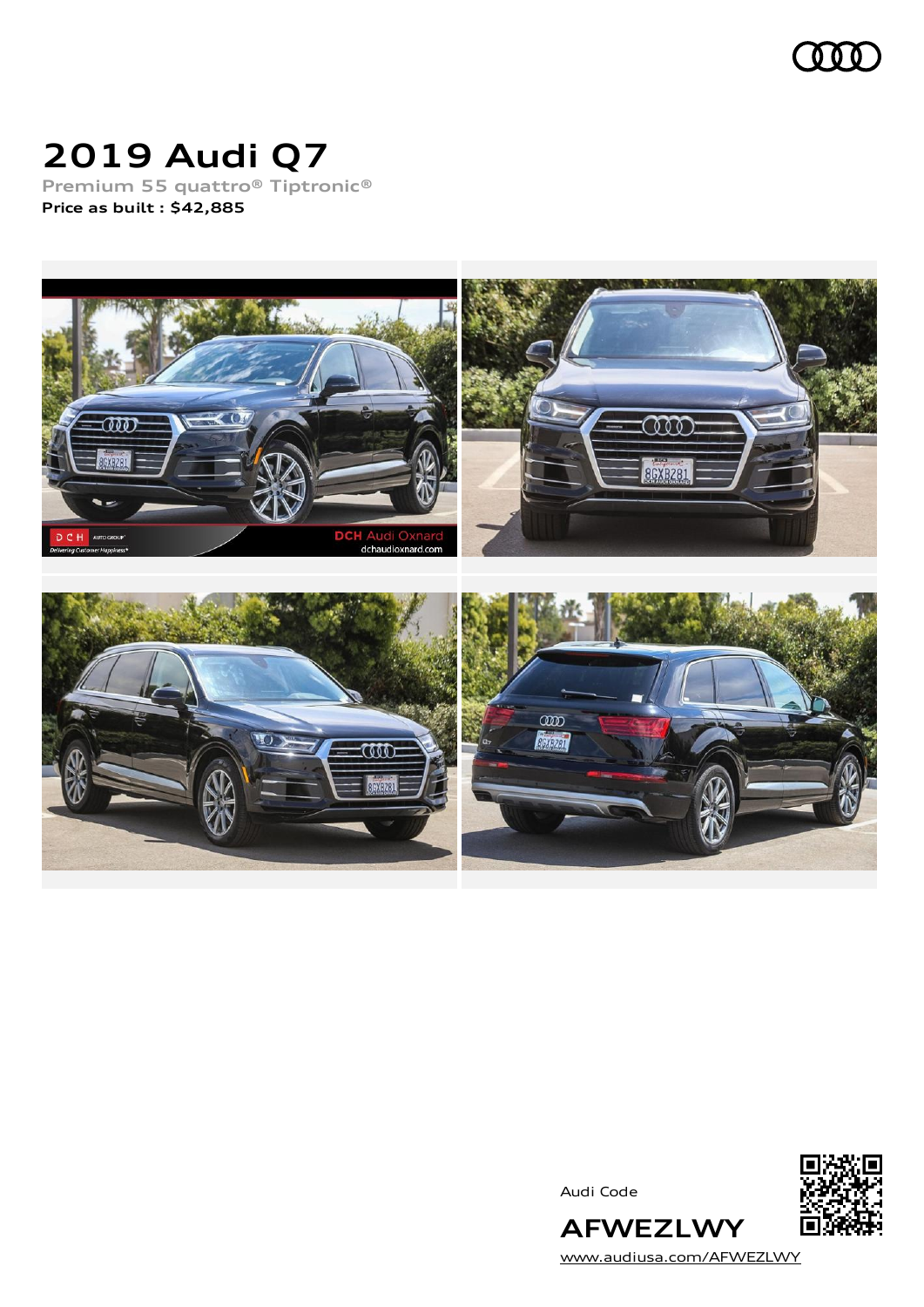**Audi 2019 Audi Q7** Premium 55 quattro® Tiptronic®

**Price as buil[t](#page-10-0)** \$42,885

#### **Exterior colour**

Night Black

#### **Interior colour**

| Seats     | Black        |
|-----------|--------------|
| Dashboard | Black        |
| Carpet    | Black        |
| Headliner | Lunar Silver |

## $\overline{\tau\overline{\tau\overline{\tau}}}$ WR2R AUTO GROUP **DCH**  $H$ dchaudioxnard.

#### **Further Information**

| Type of vehicle | Used car     |
|-----------------|--------------|
| Mileage         | 22,593 miles |
| Warranty        | No           |
|                 |              |

#### **Audi Code** AFWEZLWY

**Your configuration on www.audiusa.com** [www.audiusa.com/AFWEZLWY](https://www.audiusa.com/AFWEZLWY)

**Commission number** fa51152b0a0e09b0652d

### **Technical Specifications**

| Engine type                  | 3.0-liter six-cylinder                       |
|------------------------------|----------------------------------------------|
| stroke                       | Displacement/Bore and 2995/84.5 x 89.0 cc/mm |
| Torque                       | 325 lb-ft@rpm                                |
| Top track speed              | 130 mph mph $1$                              |
| Acceleration (0 - 60<br>mph) | 5.7 seconds seconds                          |
| Recommended fuel             | Premium                                      |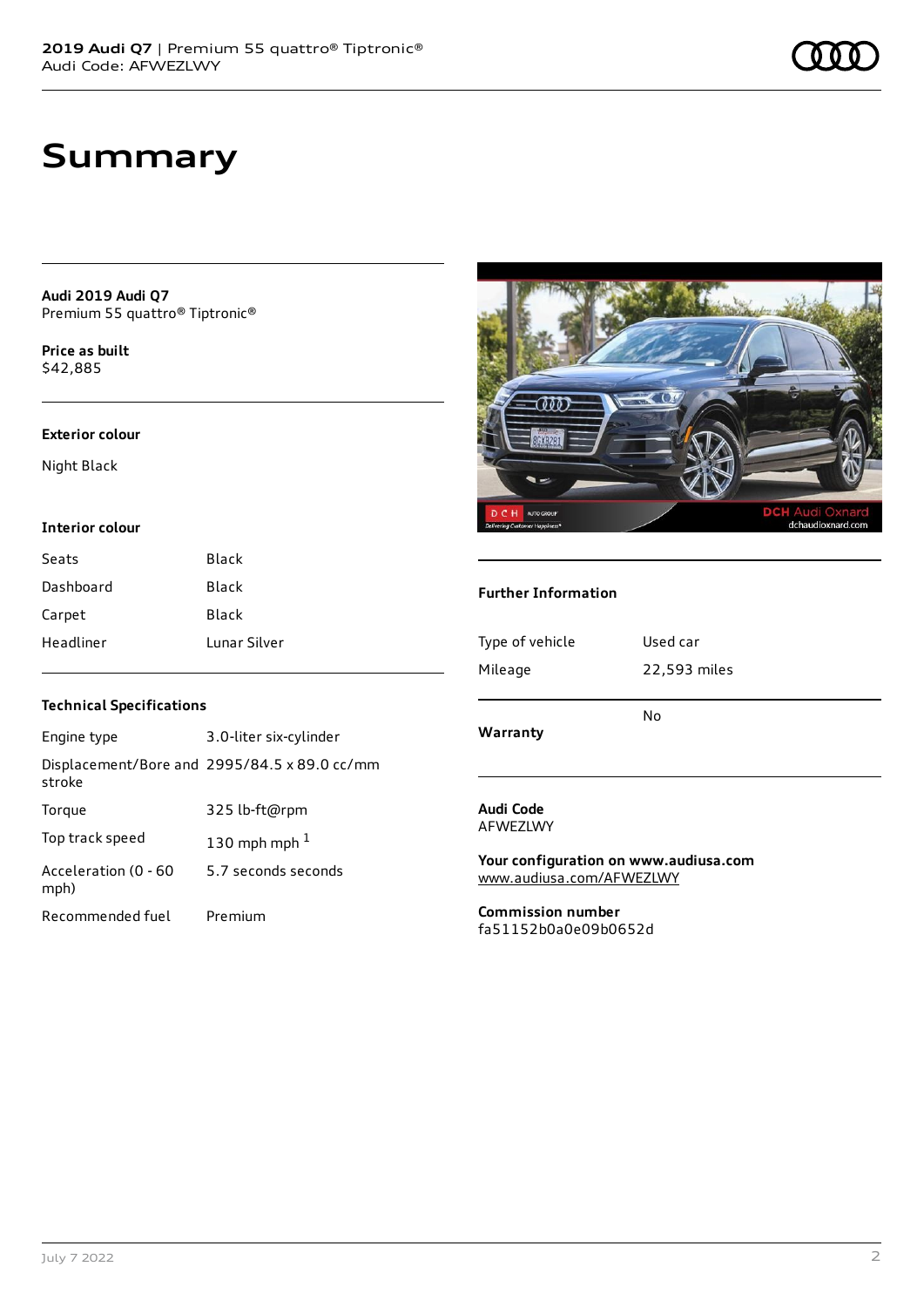# **Equipment**

Night Black Power-adjustable, auto-dimming, power-folding, heated exterior side mirrors with memory 20" 10-spoke-star design Bi-color wheels Convenience package Audi pre sense® rear Audi side assist

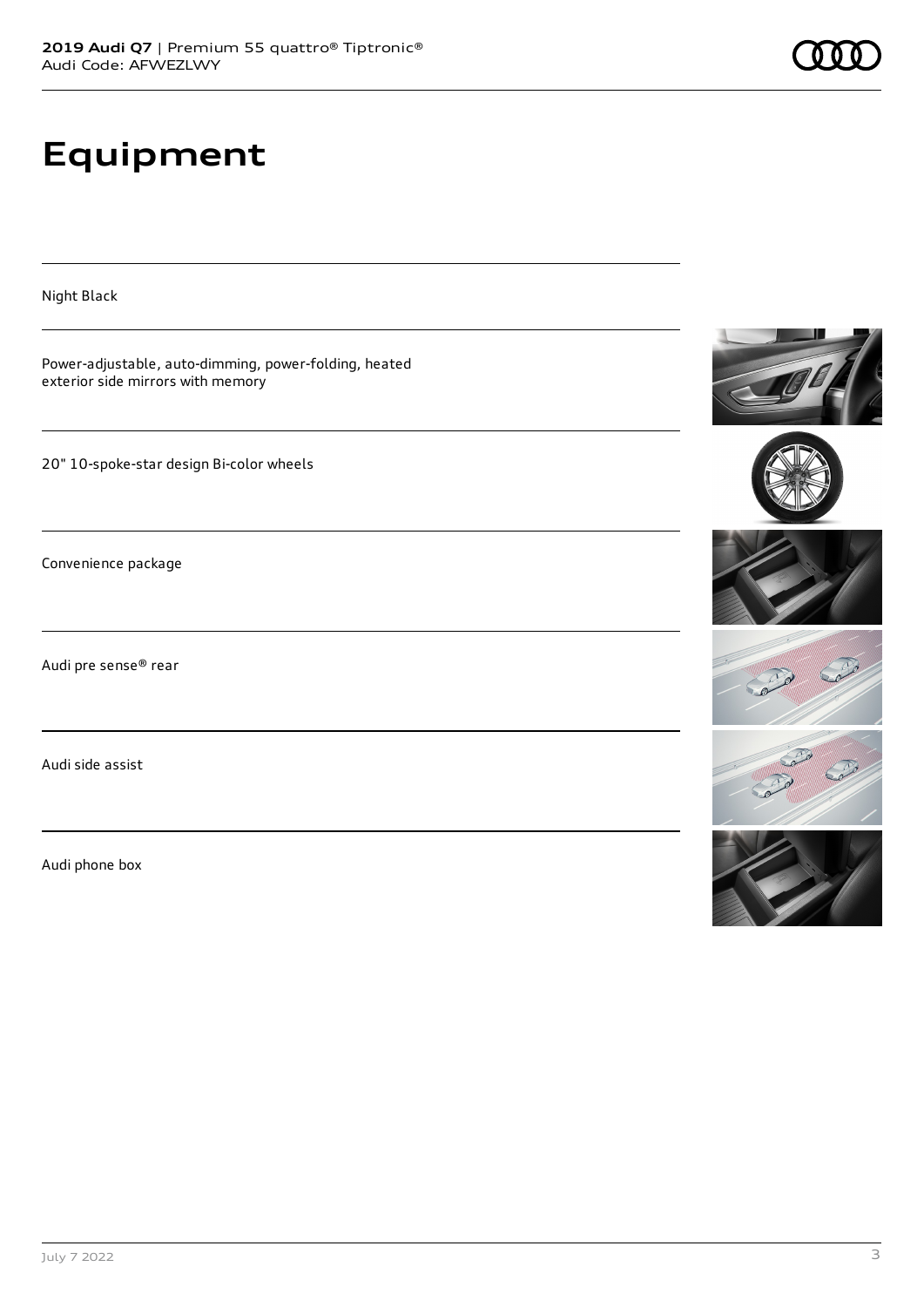| 4UB             | Driver and front-passenger advanced airbags                      |
|-----------------|------------------------------------------------------------------|
| UH1             | Electromechanical parking brake                                  |
| 8T2             | Cruise control with coast, resume and<br>accelerate features     |
| VC <sub>2</sub> | Garage door opener (HomeLink®)                                   |
| 6Y2             | Top speed electronically limited to 130 mph                      |
| QZ7             | Electromechanical power steering                                 |
| 7K6             | Tire-pressure monitoring system                                  |
| 4X3             | Front thorax side airbags and Sideguard®<br>head curtain airbags |
| 4F6             | Audi advanced key-keyless start, stop and<br>entry               |
| 3B3             | Lower Anchors and Tethers for Children<br>(LATCH) in rear seats  |
|                 |                                                                  |

#### **Exterior**

| 1 D 8 | Provision for towing bracket                             |
|-------|----------------------------------------------------------|
| 0PO   | Concealed exhaust outlets                                |
| 1 B A | Dynamic suspension system                                |
| 3S1   | Aluminum roof rails                                      |
| 511   | Tailgate roof spoiler                                    |
| 0N1   | Standard rear axle                                       |
| 8TH   | Xenon plus headlights with LED daytime<br>running lights |
| 8Q3   | Automatic headlights                                     |
| H91   | 20" 285/45 all-season tires                              |
| 4KC   | Heat-insulating glass                                    |
| 4ZB   | Aluminum trim around exterior windows                    |

#### **Interior**

| 011             | Chrome package                                                                                                  |
|-----------------|-----------------------------------------------------------------------------------------------------------------|
| 3FU             | Panoramic sunroof                                                                                               |
| 7M1             | Aluminum door sill inlays                                                                                       |
| 6N)             | Cloth headliner                                                                                                 |
| KH <sub>5</sub> | Three-zone automatic climate control                                                                            |
| 4L7             | Auto-dimming interior rear view mirror with<br>digital compass                                                  |
| QQ0             | Ambient LED interior lighting                                                                                   |
| 1XW             | Three-spoke multifunction steering wheel                                                                        |
| 2C7             | Power tilt and telescopic adjustable steering<br>column                                                         |
| 6F6             | Comfort front armrest                                                                                           |
| 4E7             | Power tailgate                                                                                                  |
| 5XL             | Driver and front-passenger sun visors with<br>illuminated vanity mirrors                                        |
| 5KL             | Split tumble-folding 35/30/35 second-row<br>with fore/aft adjustment and power 50/50<br>split folding third row |
| 7HA             | Cloth interior on doors                                                                                         |
| N1F             | Leather seating surfaces                                                                                        |
| 4A3             | <b>Heated front seats</b>                                                                                       |
| 5MC             | High-gloss Black/Oak Gray Wood inlays                                                                           |

#### **Infotainment and Driver Assistance**

| Audi pre sense® basic and Audi pre sense®<br>front |
|----------------------------------------------------|
| Audi drive select                                  |
| Audi connect® CARE. PRIME & PLUS                   |
|                                                    |

**(1/2)**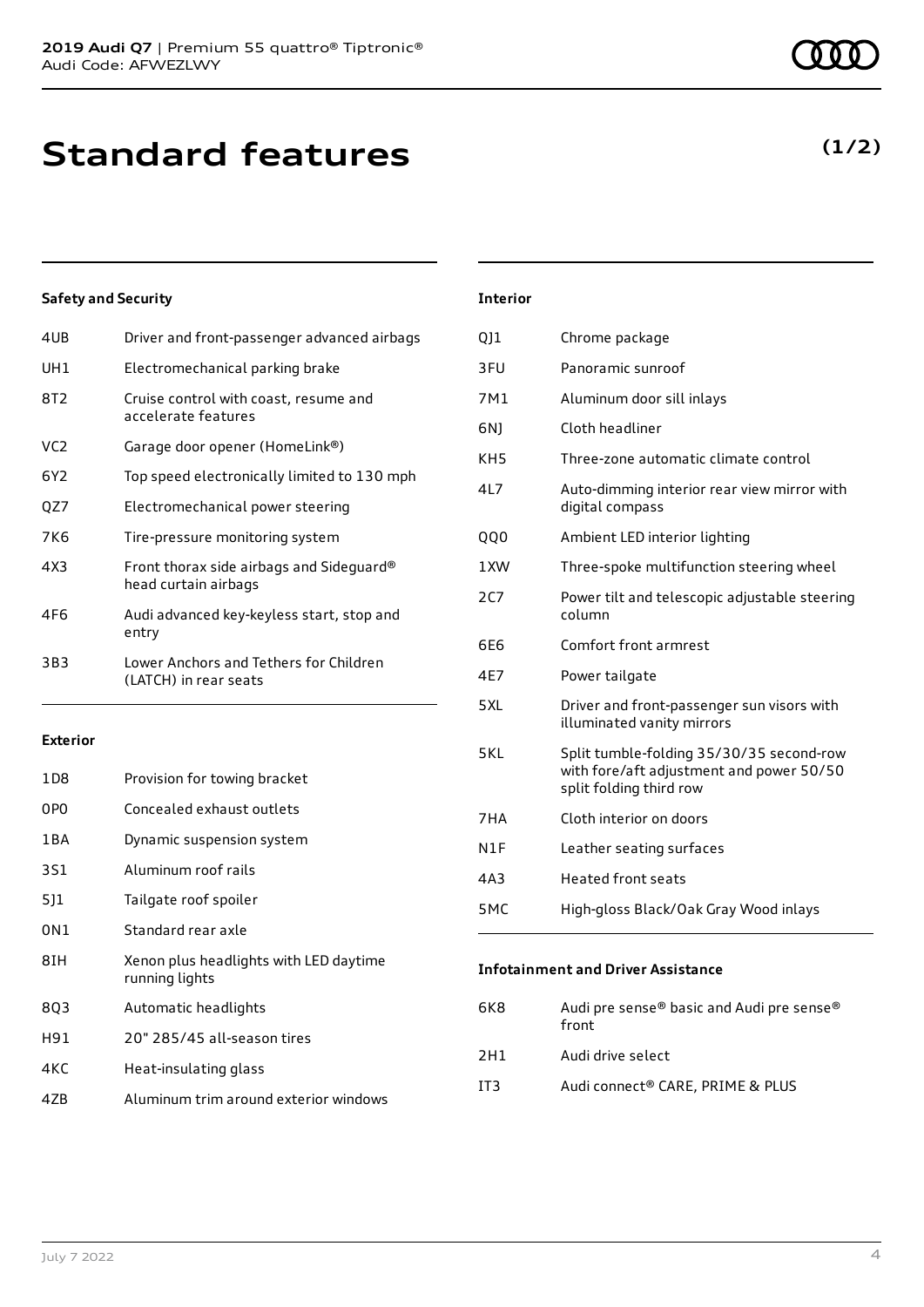**(2/2)**

### **Standard features**

#### **Infotainment and Driver Assistance**

| IW <sub>3</sub> | Audi connect CARE assistance and security<br>services                                                                                                    |
|-----------------|----------------------------------------------------------------------------------------------------------------------------------------------------------|
| 7X2             | Parking system plus                                                                                                                                      |
| KA2             | Rear view camera                                                                                                                                         |
| 9VD             | Audi sound system                                                                                                                                        |
| 9S7             | 7.0" color driver information system                                                                                                                     |
| 7UG             | MMI <sup>®</sup> Navigation plus with Audi smartphone<br>interface including Apple CarPlay® and<br>Google™ Android Auto™                                 |
| EL3             | Audi connect CARE assistance and security<br>services and six-month trial subscription to<br>Audi connect PRIME and Audi connect PLUS<br>online services |
| I8H             | MMI® Radio plus with ten speakers and<br>single CD player with MP3 playback capability                                                                   |

QV3 SiriusXM® Satellite Radio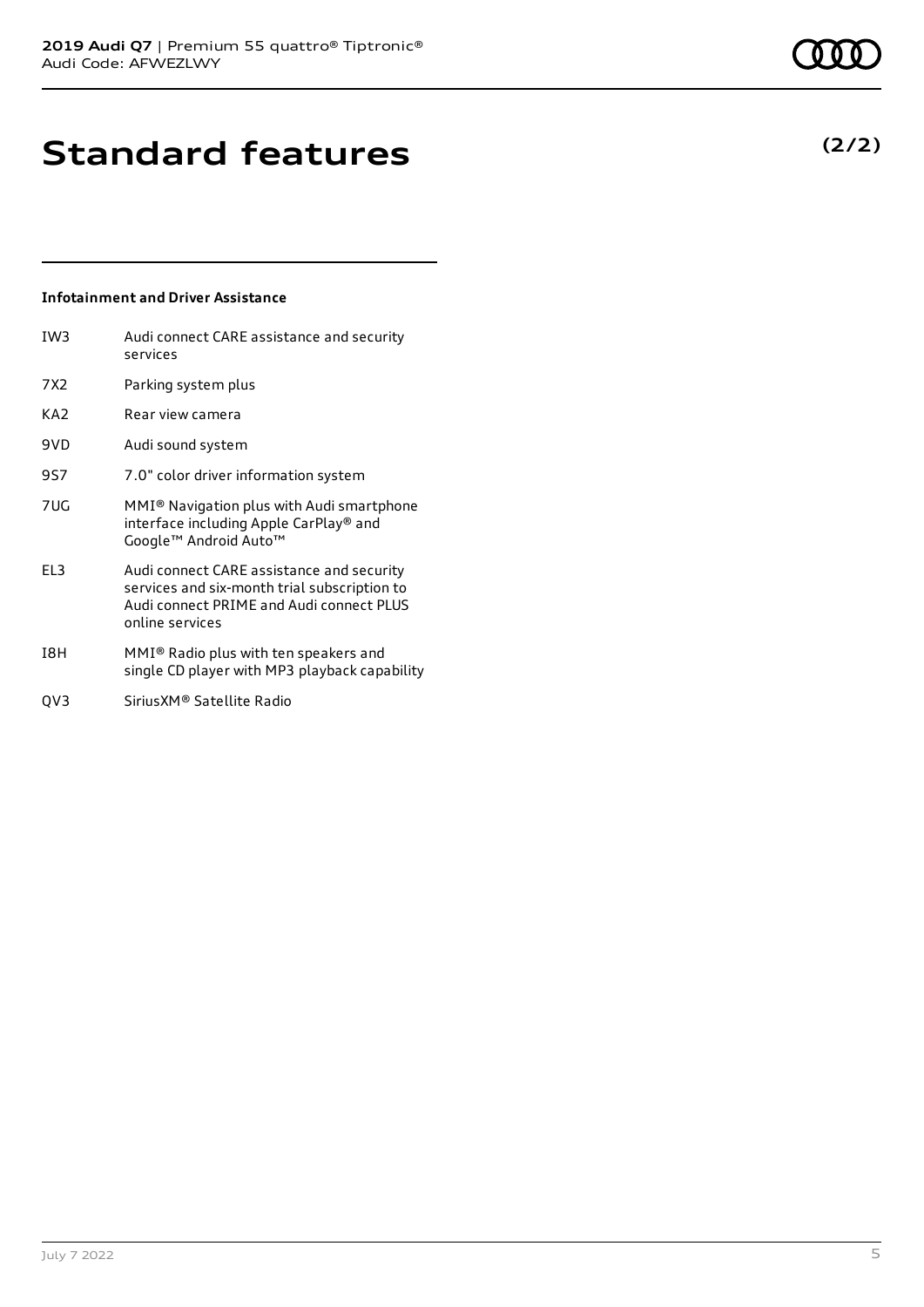### **Dealer remarks**

Premium trim. CARFAX 1-Owner, ONLY 22,593 Miles! EPA 25 MPG Hwy/19 MPG City! Heated Leather Seats, 3rd Row Seat, NAV, Sunroof, Rear Air, Panoramic Roof, Power Liftgate, CONVENIENCE PACKAGE, PRIVACY TRUNK COVER, All Wheel Drive.

#### KEY FEATURES INCLUDE

Leather Seats, Third Row Seat, Navigation, Sunroof, Panoramic Roof, All Wheel Drive, Power Liftgate, Rear Air, Heated Driver Seat, Back-Up Camera, Supercharged, Satellite Radio, iPod/MP3 Input, CD Player, Onboard Communications System. Audi Premium with Night Black exterior and Black interior features a V6 Cylinder Engine with 329 HP at 5300 RPM\*.

#### OPTION PACKAGES

WHEELS: 20" 10-SPOKE-STAR DESIGN BI-COLOR Tires: 285/45R20 All-Season, CONVENIENCE PACKAGE Audi Side Assist w/Pre Sense Rear, rear cross traffic and exit assist, Audi Phone Box w/Wireless Charging, antenna booster, Heated Auto-Dimming Power Folding Exterior Mirrors, memory, PRIVACY TRUNK COVER retractable/removable cover for cargo space. Rear Spoiler, MP3 Player, Remote Trunk Release, Privacy Glass, Keyless Entry.

#### EXPERTS ARE SAYING

"No matter how uneven the road or how fast you're traveling, the Q7 remains as quiet as a crypt as the miles glide past." -Edmunds.com.

#### OUR OFFERINGS

We believe that we deliver customers happiness because we put an emphasis on providing exceptional customer service. We're here to listen to your automobile needs and answer your questions to help you make a smart decision about buying or leasing a new or pre-owned vehicle-the professionals here will never push you into a car purchase or lease. We call it the DCH Way. and we think you'll like what we have to offer.

Horsepower calculations based on trim engine configuration. Fuel economy calculations based on original manufacturer data for trim engine configuration. Please confirm the accuracy of the included equipment by calling us prior to purchase.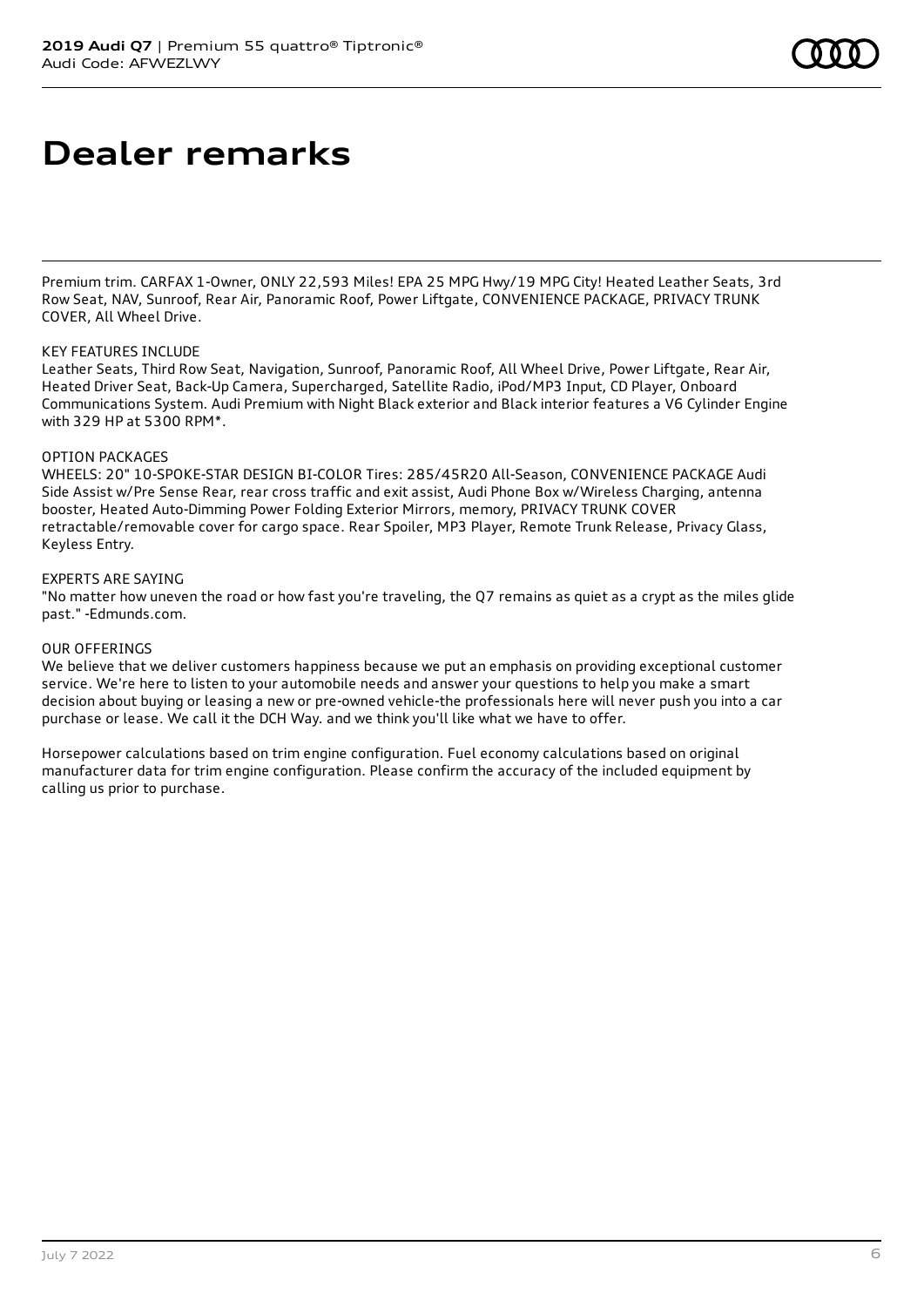### **Technical Specifications**

#### **Engineering | Performance**

| Engine type                                 | 3.0-liter six-cylinder                       |
|---------------------------------------------|----------------------------------------------|
| Power Level                                 | 55                                           |
| Horsepower                                  | 329 @ rpm                                    |
| Towing capacity                             | 7,700 lb                                     |
| Torque                                      | 325 lb-ft@rpm                                |
| Valvetrain                                  | 24 valve DOHC                                |
| Acceleration (0 - 60<br>mph)                | 5.7 seconds seconds                          |
| Engine block                                | Aluminum-alloy                               |
| Induction/fuel injection TFSI®/Supercharged |                                              |
| Cylinder head                               | Aluminum-alloy                               |
| stroke                                      | Displacement/Bore and 2995/84.5 x 89.0 cc/mm |
| Top track speed <sup>1</sup>                | 130 mph mph                                  |

#### **Electrical system**

| Alternator | 14 Volt - 120-180A  |
|------------|---------------------|
| Battery    | 12 Volt - 420A/75Ah |

### **Transmission | Drivetrain**

| Gear ratios: 8th         | 0.667:1                                                                         |
|--------------------------|---------------------------------------------------------------------------------|
| Gear ratios: 6th         | 1.000:1                                                                         |
| Gear ratios: 7th         | 0.839:1                                                                         |
| Gear ratios: Reverse     | 3.317:1                                                                         |
| Drivetrain type          | Tiptronic <sup>®</sup> with quattro <sup>®</sup> all-wheel<br>drive             |
| Gear ratios: Final Drive | 3.204:1                                                                         |
| Gear ratios: 4th         | 1.667:1                                                                         |
| Transmission             | Eight-speed Tiptronic <sup>®</sup> with<br>quattro <sup>®</sup> all-wheel drive |
| Gear ratios: 5th         | 1.285:1                                                                         |
| Gear ratios: 2nd         | 3.143:1                                                                         |
| Gear ratios: 3rd         | 2.106:1                                                                         |
| Gear ratios: 1st         | 4.714:1                                                                         |

#### **Steering**

| Steering type                              | Electromechanical speed-sensitive<br>power steering |
|--------------------------------------------|-----------------------------------------------------|
| Turning diameter, curb- 40.7 ft<br>to-curb |                                                     |
| Steering ratio                             | 15.8:1                                              |

#### **Suspension**

| Magnetic Ride | N/A                                                    |
|---------------|--------------------------------------------------------|
| Front axle    | Five-link front independent steel<br>spring suspension |
| Rear axle     | Five-link rear independent steel<br>spring suspension  |

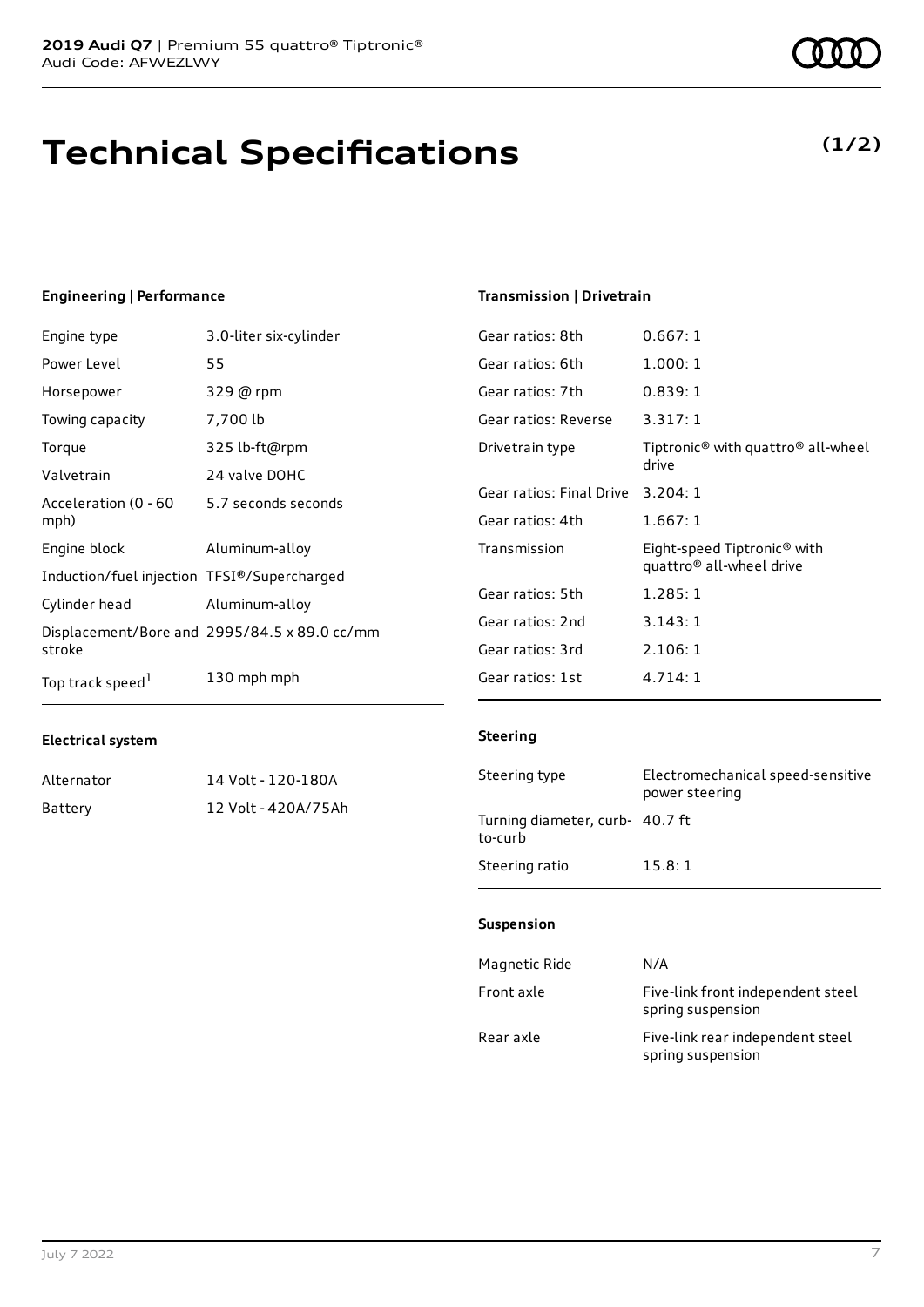### **Technical Specifications**

### **Brakes**

| Front brakes  | 14.8 (ventilated disc) in |
|---------------|---------------------------|
| Rear brakes   | 13.8 (ventilated disc) in |
| Parking brake | Electromechanical         |

#### **Warranty | Maintenance**

| Warranty    | 4-year/50,000 mile Audi New<br>Vehicle Limited Warranty                                   |
|-------------|-------------------------------------------------------------------------------------------|
| Maintenance | 12-month/10.000 mile (whichever<br>occurs first) NO CHARGE first<br>scheduled maintenance |

#### **Exterior Measurements**

| Height                           | 68.5 in   |
|----------------------------------|-----------|
| Overall width without<br>mirrors | 77.5 in   |
| Length                           | 199.6 in  |
| Wheelbase                        | 117.9 in  |
| Drag coefficient                 | $0.34$ Cw |
| Overall width with<br>mirrors    | 87.1 in   |
| Track rear                       | 66.6 in   |
| Track front                      | 66.1 in   |
| Curb weight                      | 4,927 lb  |

#### **Interior measurements**

| Head room with middle 38.8 in<br>sunroof                                 |  |
|--------------------------------------------------------------------------|--|
|                                                                          |  |
| Shoulder room, rear<br>49.4 in                                           |  |
| Head room with front<br>39.9 in<br>sunroof                               |  |
| 29.2 in<br>Leg room, rear                                                |  |
| 59.5 in<br>Shoulder room, front                                          |  |
| Head room with rear<br>35.9 in<br>sunroof                                |  |
| Leg room, middle<br>38.8 in                                              |  |
| Shoulder room, middle<br>58.5 in                                         |  |
| 41.7 in<br>Leg room, front                                               |  |
| 14.2/35.7/69.9 cu ft, cu ft<br>Cargo volume, rear<br>seatbacks up/folded |  |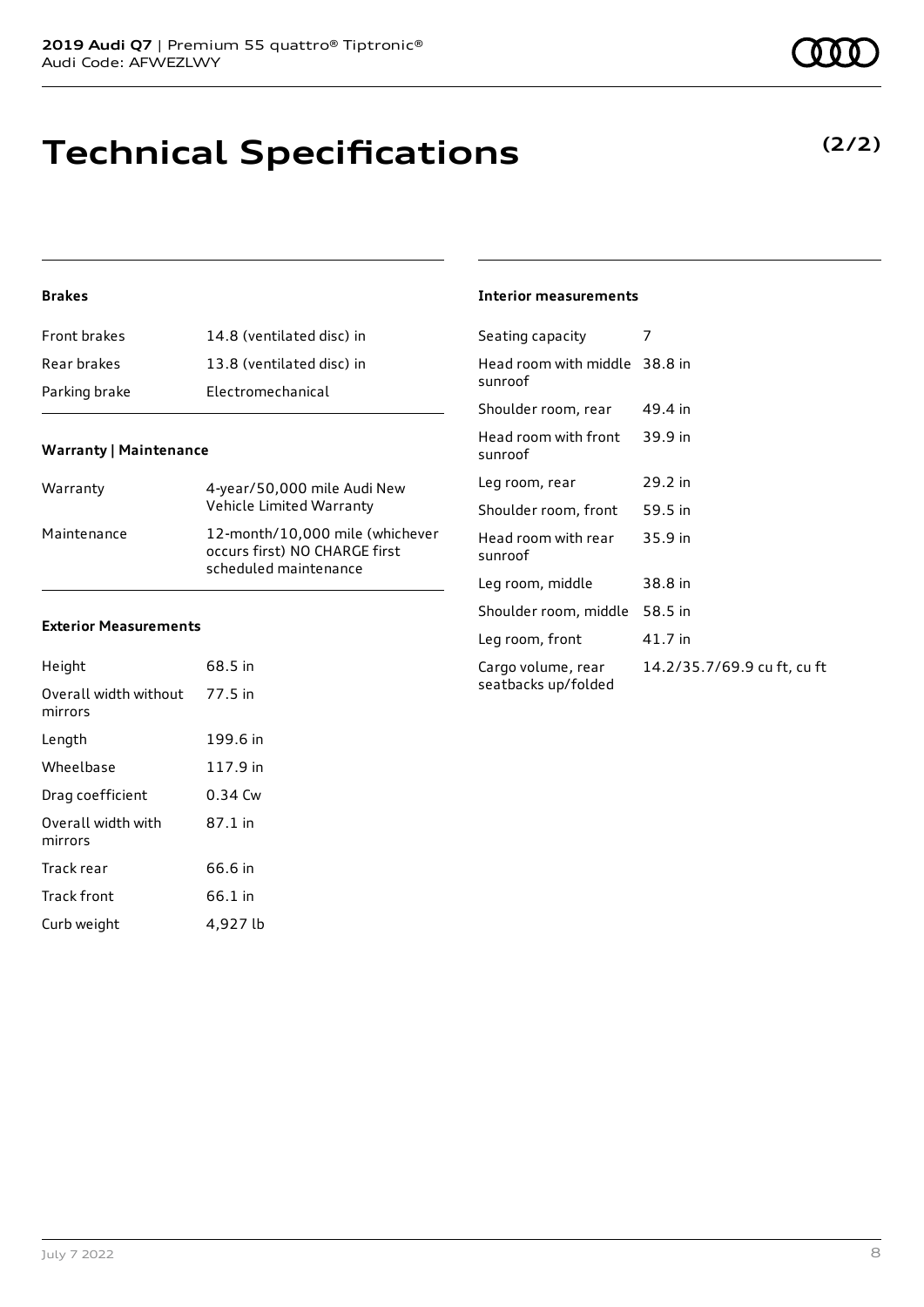### **Consumption- and emission**

#### **Consumption by NEDC**

| urban       | $19 \text{ mpg}$ |
|-------------|------------------|
| extra-urban | 25 mpg           |
| combined    | $21$ mpg         |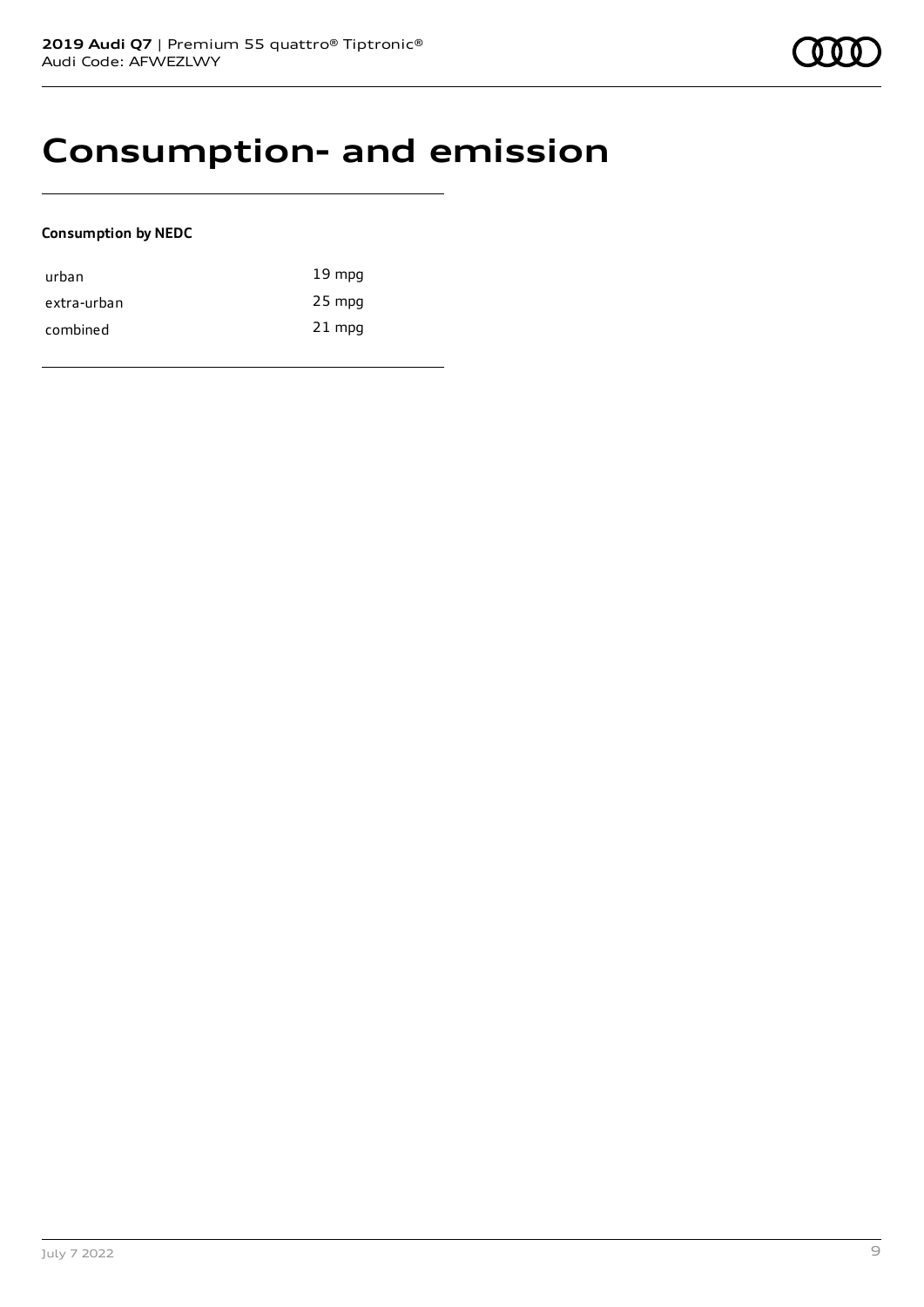# **Contact**

Dealer **Audi Oxnard**

1600 Ventura Blvd 93036 Oxnard CA

Phone: +18052883800 FAX: 8052883825

www: [https://www.dchaudioxnard.com](https://www.dchaudioxnard.com/)